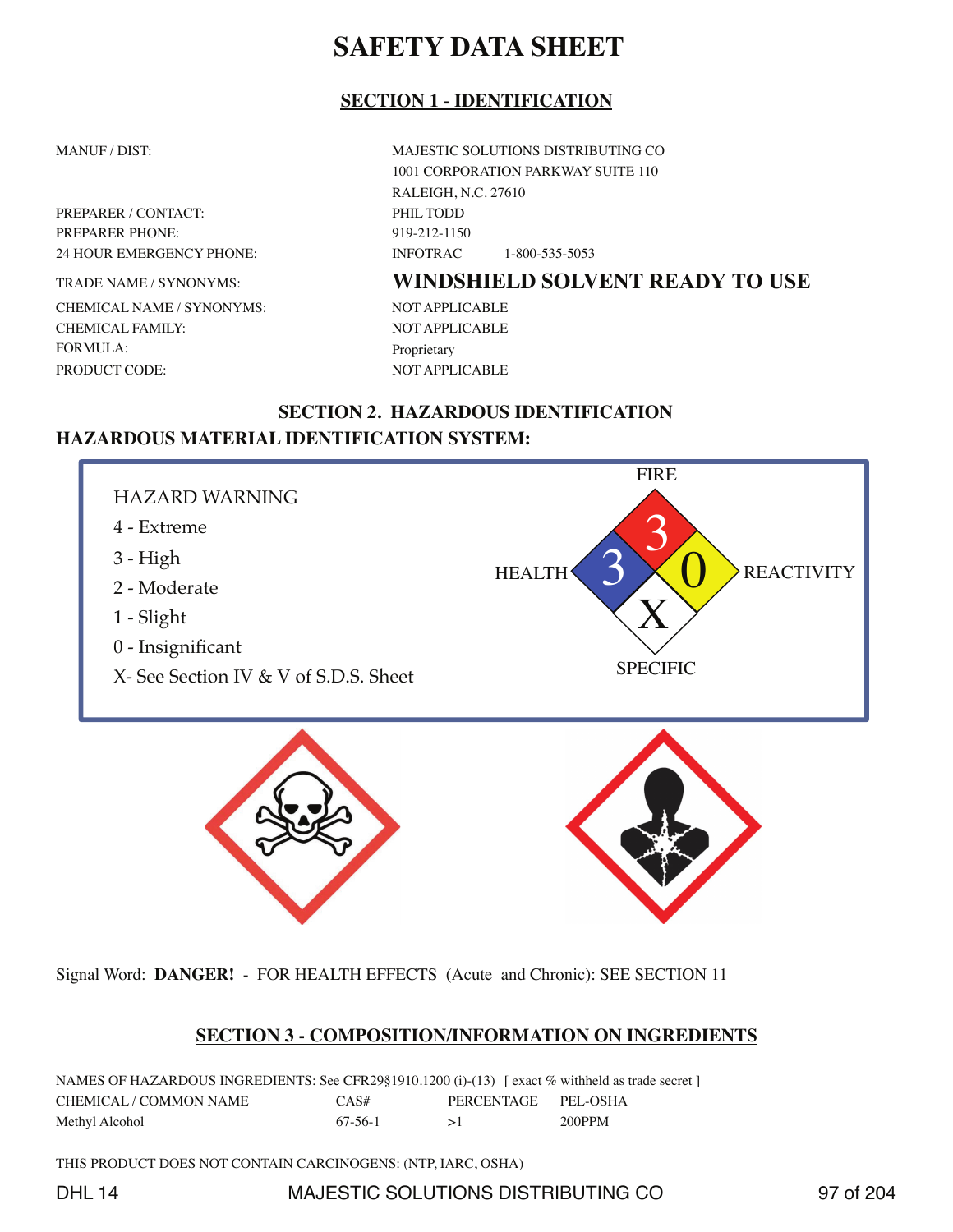## **SECTION 4 - FIRST AID MEASURES**

#### EMERGENCY FIRST AID PROCEDURES:

- a) Skin Immediately flush skin with lots of running water for at least 30 minutes. Remove contaminated clothing and shoes. Wash before reuse.
- b) Eyes In case of contact, immediately flush with plenty of water. If irritation persists,seek medical aid.
- c) Inhalation If affected, remove individual to fresh air. If breathing is difficult, administer oxygen. If breathing has stopped, give artificial respiration. Keep person warm, quiet and get medical attention.
- d) Ingestion Immediately drink 2 glasses of water and induce vomiting by either giving IPECAC syrup or by placing fingers at the back of throat. Never give anything by mouth to an unconscious person. Get medical attention immediately.

## **SECTION 5 - FIRE FIGHTING MEASURES**

### **EXTINGUISHING MEDIA: Not considered a fire hazard as ready to use formulation.**

### **SPECIAL FIRE FIGHTING PROCEDURES: None. UNUSUAL FIRE AND EXPLOSION HAZARDS: None**

### **INCOMPATIBILITY (Material To Avoid): Material that reacts with water.**

HAZARDOUS DECOMPOSITION PRODUCTS:

Thermal decomposition of burning may produce slight oxides of carbon.

## **SECTION 6 - ACCIDENTAL RELEASE MEASURES**

### STEPS TO BE TAKEN IN CASE MATERIAL IS RELEASED OR SPILLED:

Absorb the large spill on suitable absorbent. Wash the residue down the drain or pit with plenty of water. Small spills can be flushed down the drain with plenty of water.

## **SECTION 7 - HANDLING AND STORAGE**

### PRECAUTIONS TO BE TAKEN IN HANDLING AND STORAGE:

- a) Do not store under freezing conditions or above 120 degrees F.
- b) Protect from physical damage and keep tightly closed.
- c) Do not store near acids or acidic materials and oxidizers.
- d) Keep away from heat, sparks and open flames.
- e) NFPA Class 1 storage

### MAINTENANCE PRECAUTIONS:

When working with FLAMMABLE material electrically ground all equipment and use only non-sparking tools.

#### OTHER PRECAUTIONS:

- a) Containers, even those that have been emptied will retain product residue and vapors. Always obey hazard warnings.
- b) Always ground metal containers while pouring.

## **SECTION 8 - EXPOSURE CONTROLS/PERSONAL PROTECTION**

### VENTILATION: LOCAL EXHAUST: Below TLV(s)MECHANICAL (General): Explosion Proof SPECIAL: N/A OTHER: N/A RESPIRATORY PROTECTION: An appropriate NIOSH approved hydrocarbon canister or respirator for organic vapor should be worn if needed. PROTECTIVE GLOVES: Wear - resistant gloves such as nitrile rubber, PVC, etc. OTHER PROTECTIVE EQUIPMENT:

DHL 14 MAJESTIC SOLUTIONS DISTRIBUTING CO 98 of 204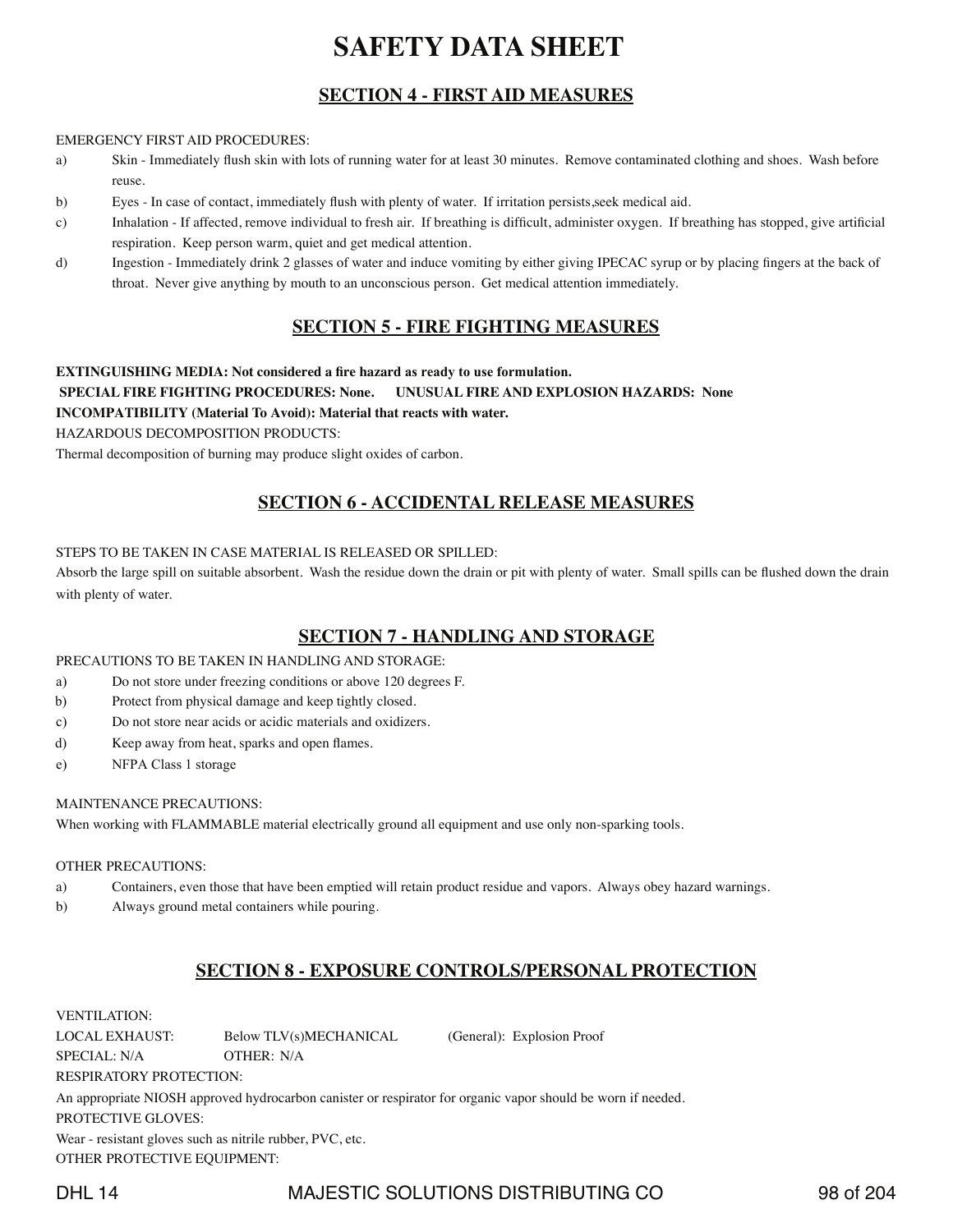Eye wash and quick drench facilities. OTHER ENGINEERING CONTROLS: None Known

WORK PRACTICES:

Eye wash fountain and safety shower should be easily accessible. Discard properly such items as rags and trash soaked with the product. Provide adequate ventilation.

HYGIENIC PRACTICES:

Avoid contact with eyes, skin and clothing. Avoid inhalation of product vapors. Wash thoroughly after handling and before eating, drinking or smoking. Remove contaminated clothing promptly and wash thoroughly before reused.

## **SECTION 9 - PHYSICAL AND CHEMICAL PROPERTIES**

### **This is a concentrate, the DILUTED product will NOT fall in the below ranges, not tested as end mixture.**

| BOILING POINT (F):                                                            | $>177$ °F | SPECIFIC GRAVITY (WATER=1):         | 0.96                            |
|-------------------------------------------------------------------------------|-----------|-------------------------------------|---------------------------------|
| VAPOR PRESSURE (mmHg)                                                         | N/D       | PERCENT VOLATILE BY VOLUME (%):     | 100                             |
| VAPOR DENSITY (AIR=1):                                                        | N/D       | EVAPORATION RATE (WATER=1):         | 2.0                             |
| <b>SOLUBILITY IN WATER:</b>                                                   | $100\%$ . | FLAMMABLE LIMITS: LEL= N/A UEL= N/A |                                 |
| Melting pt-N/A /freezing pt-N/A /Relative density N/A                         |           | <b>FLASH POINT</b>                  | 54°F (Methyl Alcohol Component) |
| APPEARANCE, ODOR, VISCOSITY:: Thin blue liquid with slight alcoholic odor. pH |           |                                     | N/A                             |

## **SECTION 10 - STABILITY AND REACTIVITY**

### HAZARDOUS POLYMERIZATION WILL NOT OCCUR THIS PRODUCT IS STABLE

## **SECTION 11 - TOXICOLOGICAL INFORMATION**

### FOR NUMERICAL MEASURES OF TOXICITY SEE SECTION 3, COLUMNS (PEL-OSHA)AND(TLV-ACGIH)

### HEALTH EFFECTS (ACUTE AND CHRONIC):

\*Acute\*:

### a) Eyes -May cause eye irritation

b) Skin - Prolonged or repeated contact can cause moderate irritation, defatting, dermatitis.

c) Inhalation - Breathing of dust or mist can cause mild to severe irritation of nasal or respiratory passage.

d) Ingestion - Can cause gastrointestinal irritation, nausea, vomiting and diarrhea. **POISON IF INGESTED.**

\*Chronic\*

a) Inhalation may increase susceptibility to respiratory illness.

b) Overexposure to to concentrated vapors can be poisonous as well as ingestion.

PRIMARY ROUTES OF ENTRY:

a) Skin b) Inhalation

THIS PRODUCT DOES NOT CONTAIN CARCINOGENS: (NTP, IARC, OSHA)

MEDICAL CONDITIONS AGGRAVATED BY EXPOSURE:

Pre-existing skin, eye and respiratory disorders may be aggravated by exposure to product.

# **SECTION 12 - ECOLOGICAL INFORMATION**

ENVIRONMENTAL DATA: N/A 100% BIODEGRADABLE ECOTOXICOLOGICAL INFORMATION: N/A

# **SECTION 13 - DISPOSAL CONSIDERATIONS**

WASTE DISPOSAL METHODS:

Dispose of according to local, state and federal regulations for biodegradable detergents.

# DHL 14 MAJESTIC SOLUTIONS DISTRIBUTING CO 39 of 204